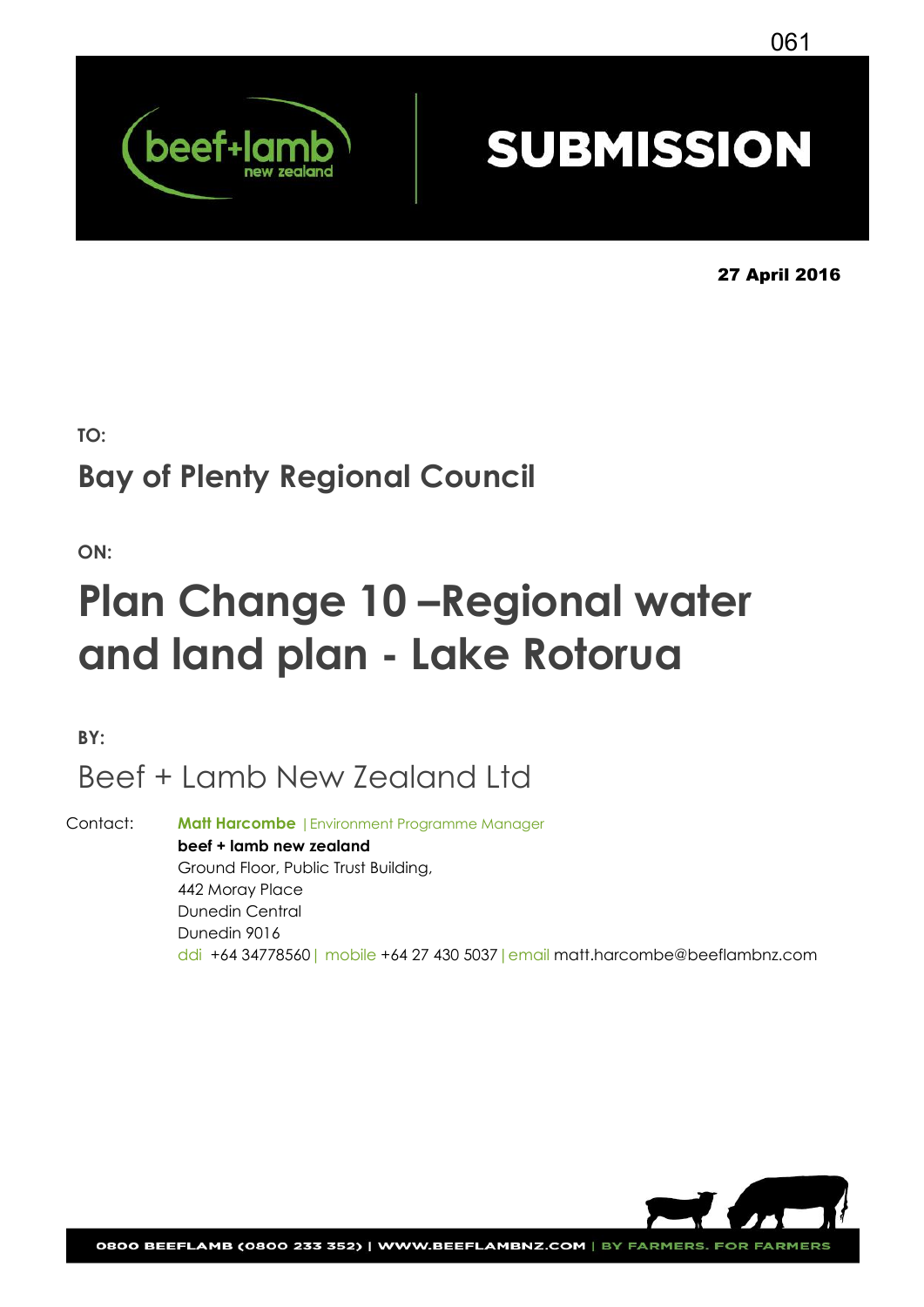# **Submission**

## **Introduction**

B+LNZ is an industry-good body funded under the Commodity Levies Act through a levy paid by producers on all cattle and sheep slaughtered in New Zealand. Its purpose is to help farmers make informed business decisions and to promote their collective interests.

B+LNZ is actively engaged in environmental issues that affect the pastoral production sector.

B+LNZ is not a trade competitor for the purposes of this submission and will not gain in any way from the submissions and decisions sought below.

B+LNZ wish to be heard in support of this submission and if others present similar submissions we will consider a joint hearing with them.

This submission is made with the support of Sheep and Beef farmers within the Lake Rotorua catchment and has been informed by them. As an industry good body we have actively encouraged farmers to be involved in the plan change. Individual farmers will make submissions that pertain to their own business interests and this submission supports the outcomes they seek and should not undermine the important weight that council should give to the specific issues raised by farmers in their own submissions.

## **Submissions**

- 1. B+LNZ opposes in part policies LRP1 LRP17
- 2. B+LNZ opposes in part rules LRR1 LRR13
- 3. Beef + Lamb New Zealand supports the submissions of Federated Farmers of New Zealand and the Deer Farmers Association. In particular B+LNZ supports any individual sheep and beef farmers who have developed and presented a submission to the plan.
- 4. The proposed plan change is inconsistent with the Regional Policy Statement, as it relates to Lake Rotorua.
- 5. The plan is too structured around providing for Nitrogen Discharge Allowances and incorporates an inappropriate and inconsistent use of Overseer.

## **Reasons for submissions**

1. B+LNZ is committed to supporting farmers to adopt farm practices that will meet water quality objectives for Lake Rotorua. As an industry good body we will continue to offer advice, science, support, extension and partnerships that improve sheep and beef farmers understanding of and actions to manage environmental risk and that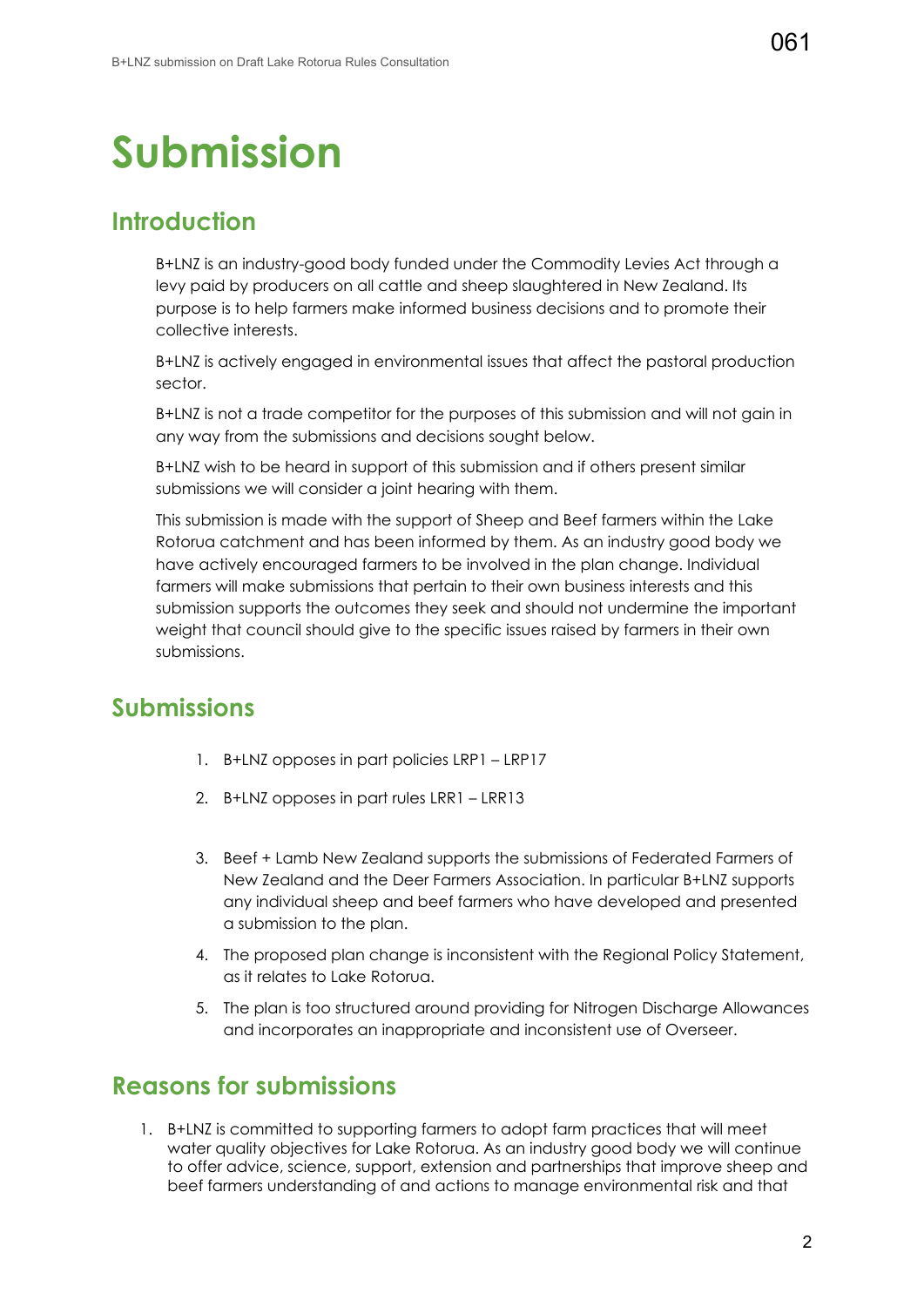align to meet their social, production and financial goals for their property and ultimately the local and regional economy. We consider that the current plan does not provide the right mix of regulatory and non regulatory methods to achieve lake water quality objectives.

- 2. There is an unwaivering commitment by farmers within the catchment to do everything possible to meet the proposed Nitrogen reduction targets for Lake Rotorua. B+LNZ will work proactively with Council to support on farm actions that support improved lake water quality.
- 3. B+LNZ developed, supports, promotes and invests in the adoption by farmers of Land and Environment Plans (LEP). The LEP programme is entirely voluntary. It is delivered through a series of facilitated workshops, where farmers are assisted to identify environmental risk on their individual properties and to put in place a set of agreed actions to manage this risk. These actions are prioritised and given a budget allocation from year to year. The identification of these risks and agreed actions is undertaken in a whole farm systems approach to managing the effect of the operation on the environment and optimal resource use, by matching appropriate land use to different areas of the farm while achieving production and development goals for the property.
- 4. B+LNZ considers that farmer led, farm specific and industry supported initiatives and actions are the most effective method to achieve practice change that results in long term sustainable management of natural resources.
- 5. There is too much uncertainty in applying NDA's at a property level at this time. NDA's should be delayed until current and proposed science and modelling reviews are completed.
- 6. While a pragmatic approach has been taken by some farmers in supporting the adoption of sector averaging approach to allocation of Nitrogen, to work towards an agreed community approach there are significant long term impacts on individual's flexibility of land use and potential constraints on land use within the catchment as a result of adopting sector averaging.
- 7. Council's current approach to on farm management through potentially prescriptive farm plans is counterintuitive to achieving action at a sub catchment level, through coordinated, well supported and prioritised actions.
- 8. Acknowledgement needs to be given to a whole farm approach to managing the potential impacts on water quality, not just limited to Nitrogen.
- 9. While it may seem a generous time frame to be compliant with NDA targets, short term actions should focus on longer term behaviour change and immediate on farm actions that will have an impact on lake water quality.
- 10. There is too much uncertainty in the current and proposed use of Overseer within the plan both for modelling and understanding compliance with the NDA's
- 11. If NDA's and benchmarks are retained then the calculation of benchmarks for Nitrogen loss and proposed NDA's should be changed to be more consistent with best practice use of Overseer as a long term averaging model. This is incredibly important for sheep and beef farmers especially where the mix of weather events, animals, crops and land use can change within and between years, impacting on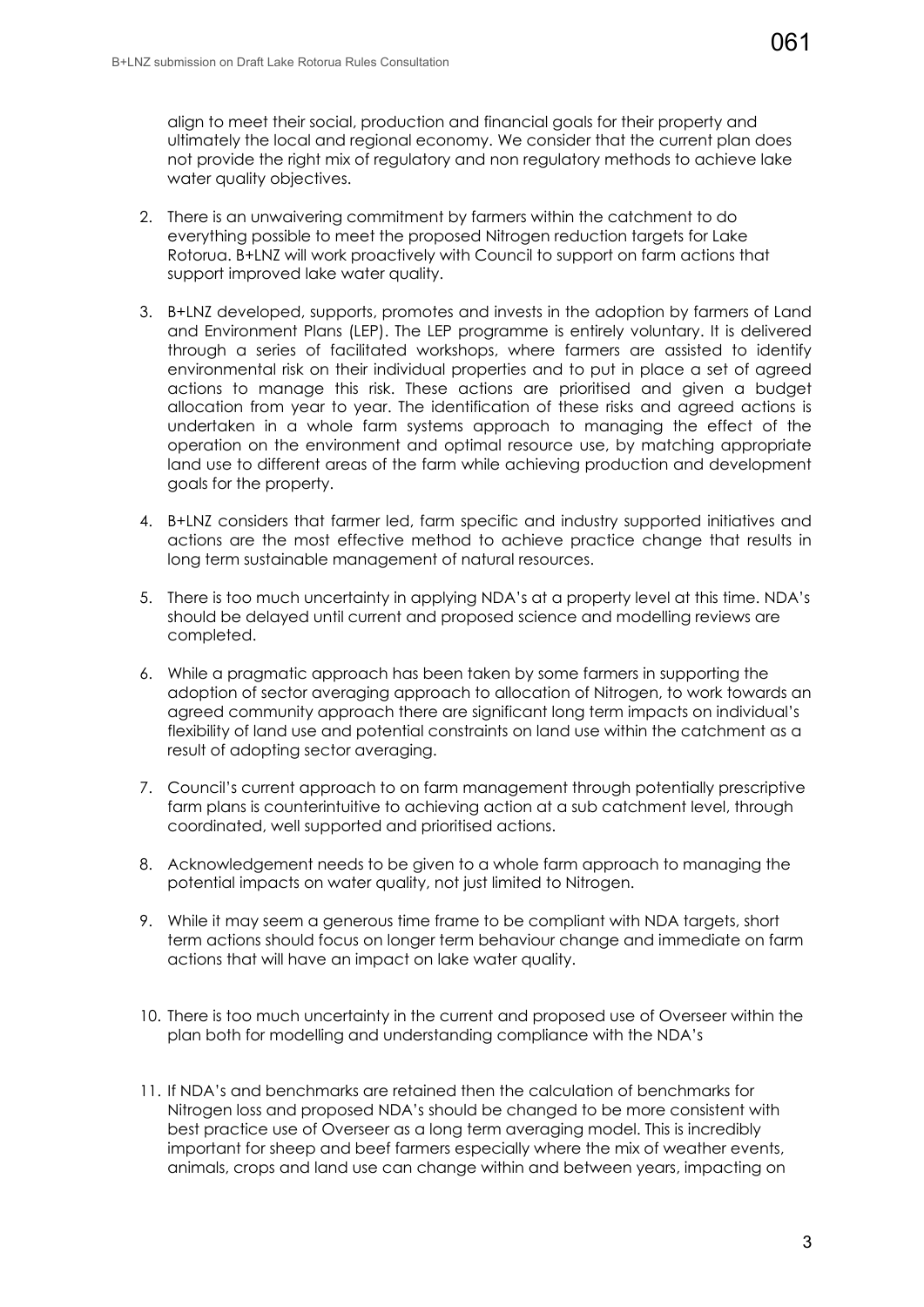modelled Nitrogen loss. Further the use of Overseer for sheep and beef farm systems is complex and requires significant investment in time to be able to get a true reflection of actual loss. Even then there are significant in paddock mitigations that may be occurring that will not result in a change in modelled outputs for sheep and beef farmers

- 12. That Council acknowledge that recent science illuminates significant patterns in subcatchment loads of N and P; that this information can assist in prioritising subcatchments delivering significant nutrient loads to the lake; can assist sub-catchment communities in developing Sub-catchment Action Plans to prioritise critical source areas significant at sub-catchment scale, and cost-effective interventions for reducing high nutrient base flow and flood flow loads to the lake; and that these interventions would appropriately be considered by the Incentives Fund
- 13. B+LNZ has in conjunction with its levy payers developed a set of 14 principles for the allocation of nutrients to guide and underpin allocation discussions. The plan should not be inconsistent with these principles as it applies to sheep and beef farmers.

#### **Beef + Lamb New Zealand Principles for the Allocation of Nutrients**

These principles have been developed to guide decisions on nutrient allocation. They seek to ensure that nutrient allocation is fair, equitable, recognises the complexity of farming systems, and provides for continued flexibility of land use. Beef + Lamb New Zealand supports catchment specific solutions to nutrient management and that different allocation regimes will be established that reflect differences between communities and their catchments, and to meet water quality objectives in those catchments. These principles should be considered carefully when forming any nutrient allocation policies or methods to achieve them. Each principle is important but they should be considered as a whole to inform allocation discussions.

#### **Principle 1 Like land should be treated the same**

Allocation should be based on the intrinsic qualities of the land. Two pieces of land with the same qualities should receive the same allocation. This principle recognises that allocation regimes should not be overly influenced by existing land use.

#### **Principle 2 Those undertaking activities that have caused water quality problems should be required to improve their management to meet water quality limits.**

All New Zealanders have a responsibility to manage their activities to maintain or improve water quality. This principle reflects the need for those who have caused water quality problems or who are contributing a greater amount to them to take a greater responsibility for meeting the costs of reducing nutrient loss to water. It also reinforces that those who have managed responsibly should not be required to have their land use constrained as a result of others' activity.

#### **Principle 3 Flexibility of land use must be maintained**

Land owners need to have the ability to respond to changes in climate, input costs, markets and technological innovation in order to maintain a profitable and sustainable farming enterprise. Allocating nutrients in such a way that unnecessarily limits land use change constrains the ability of land users to respond to those changes and optimally utilise the land resource.

### **Principle 4 The allocation system should be technically feasible, simple to operate and understandable**

A high level of technical feasibility is fundamental to a successful allocation approach. The simpler the system, the more likely it is to be able to operate effectively. The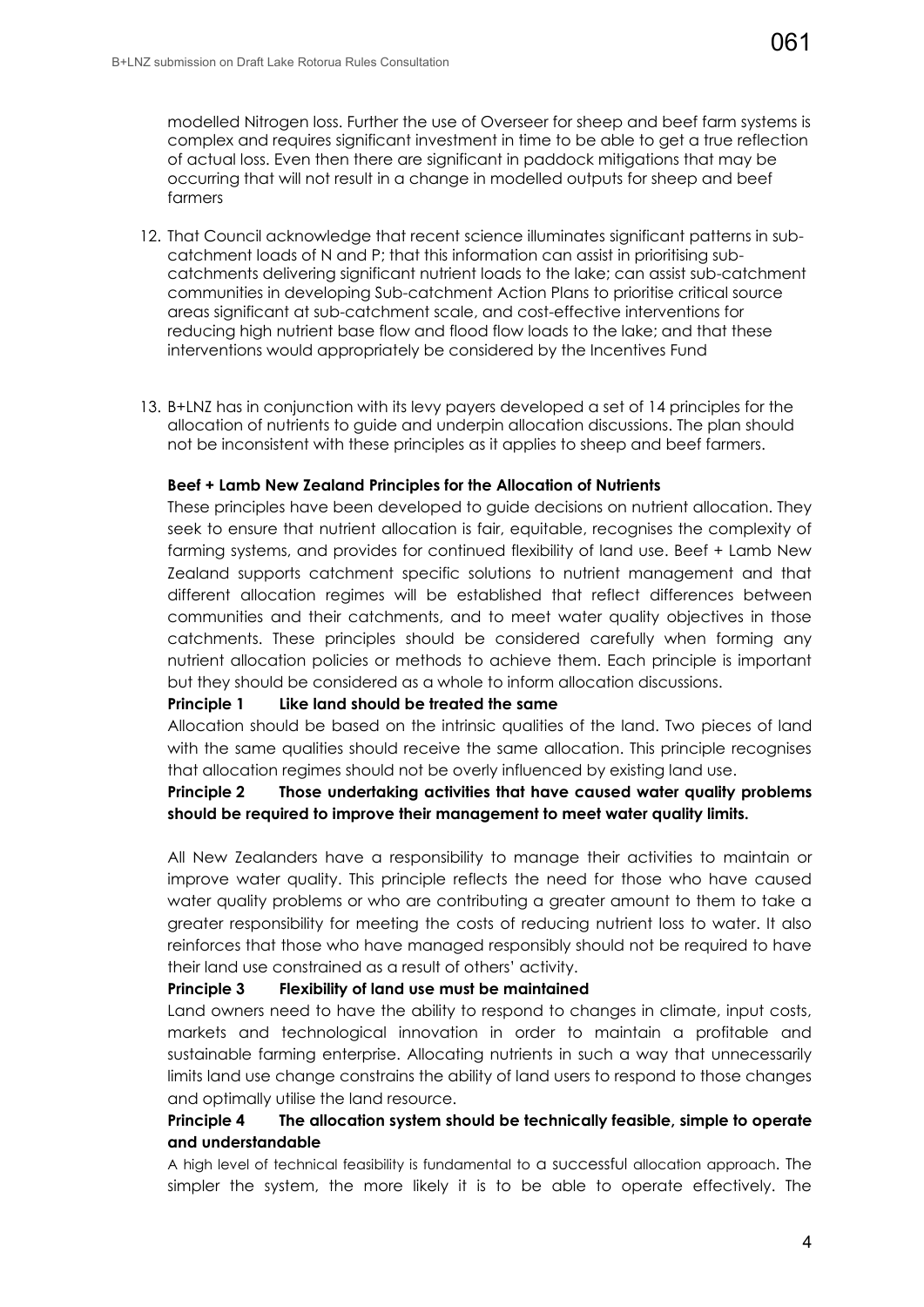approach must also be understandable by land users and the wider community. It must be able to be administered fairly and at minimum transaction costs to users and the regulator.

#### **Principle 5 The natural capital of soils should be the primary consideration when establishing an allocation mechanism for nutrient loss**

A natural capital approach allows for an economically efficient allocation of nutrients. Those soils with the greatest ability to retain nutrients and optimise nutrient use give land users the greatest flexibility to optimise production, respond to markets and technology while managing potential effects on water quality. Allocation systems should reflect the ability of these soil types to optimise production and land use flexibility.

#### **Principle 6 Allocation approaches should provide for adaptive management and new information**

Allocation decisions are primarily made on the information we know now and modelled future scenarios. Our understanding and the availability of both catchment and farm systems will change over the life of an allocation system as will possible management techniques. Allocation systems should provide sufficient flexibility to provide for adaptive management and be reviewed regularly to incorporate new information. Adequate transition times should be provided to incorporate new information where allocation changes as a result.

### **Principle 7 Appropriate timeframes must be set to allow for transition from current state to one where allocation of nutrients applies**

Timeframes should take account of the degree to which any waterway is overallocated (if that is the case), the period over which this state has come about and the costs for businesses and the current ability to manage to that allocation.

It should be recognised that current water quality issues are sometimes the result of many years of land use within catchments and may have developed over generations. Consideration needs to be taken of the legitimate expectations of people and natural justice. Accordingly time should be provided for them to adjust. There needs to be a balanced approach and recognition of the uncertainty associated with water science versus the likely economic impact on businesses and the region. The primary objective should be to set an appropriate direction of travel that will see a steady improvement in water quality.

### **Principle 8 Long term investment certainty is a critical feature of a viable nutrient management system**

Changes to nutrient allocation regimes must be signalled as far out as possible. Refinements to those systems must be managed to minimise their impacts on business viability, land value and the flexibility of land use. The aim must be to reflect the underlying elements of sustainable management in achieving improved water quality outcomes including reducing those adverse impacts on social and economic outcomes.

#### **Principle 9 Improvement in water quality must remain the primary objective of adopting any nutrient allocation regime**

When exploring the adoption of methods to achieve water quality improvements and manage to limits, the focus of community debates, modelling and discussion of allocation of nutrients can distract from the primary goal – maintaining and improving water quality. This principle emphasises that allocating nutrients to a property level doesn't in itself result in improved in water quality; it is the actions of land users that ultimately result in improved nutrient management.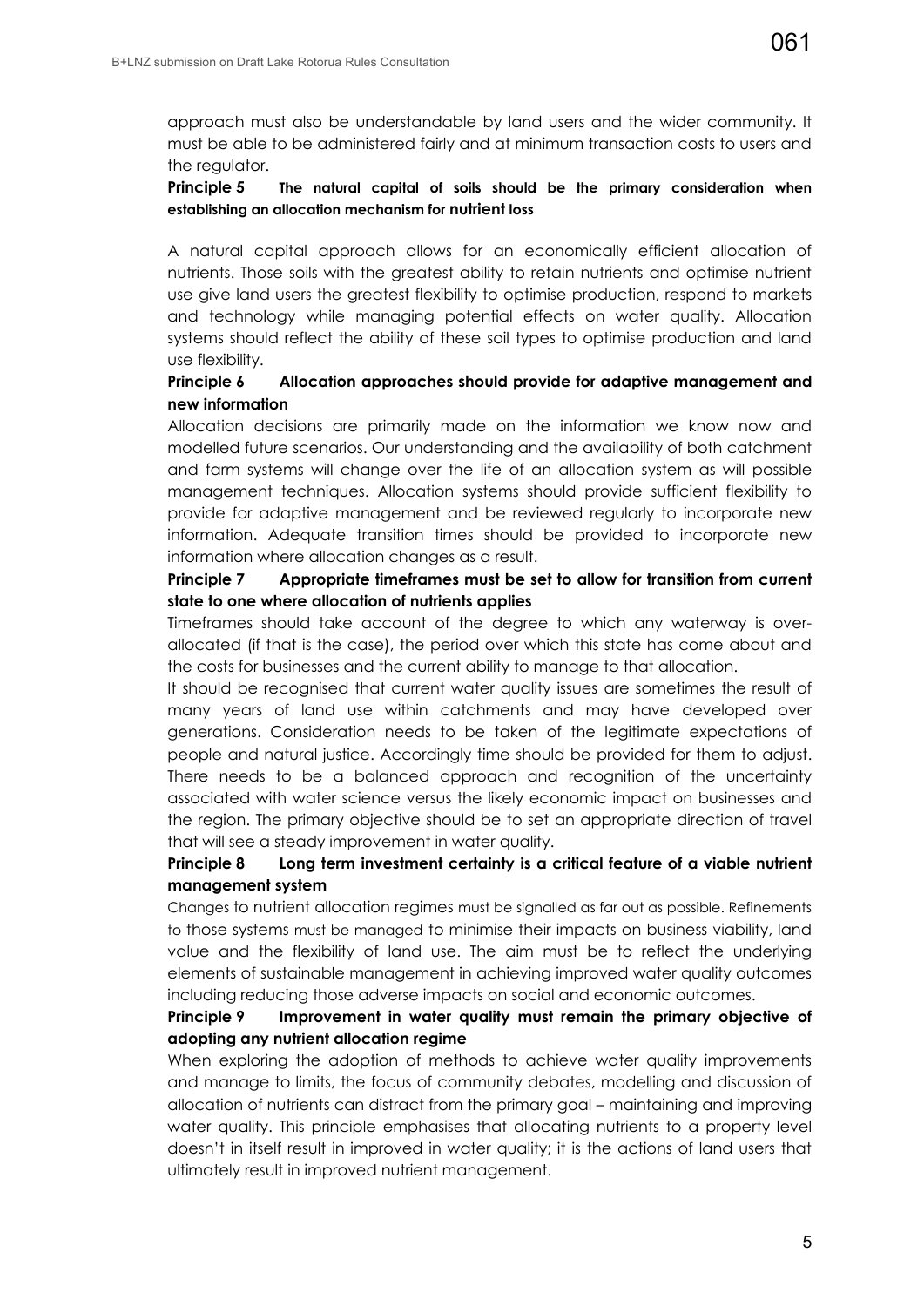#### **Principle 10 In under-allocated catchments, where property based nutrient allocation has not been adopted in setting water quality limits, the system for allocating nutrients must be determined well before the limit is reached, be clear and easy to understand, and designed to avoid over-allocation**

The mechanism for allocating nutrients, even if it does not have immediate effect, should be clear from the time when water quality limits are set. Allocation mechanisms should reflect the level of risk that the catchment will become over allocated. This may include the adoption of a pre-agreed catchment-specific environmental threshold (e.g. 75%-90% of a limit) to determine when an allocation regime should be adopted.

#### **Principle 11 In designing the allocation system the benefits of a nutrient transfer system within the catchment or water management unit should be considered**

Maximum economic efficiency of land use could be assisted by a mechanism for transferring nutrient discharge allowances within the same catchment.

#### **Principle 12 Regulation, monitoring, auditing and reporting of nutrients within an allocation regime needs to relate to the degree of environmental impact and pressure**

If there is limited environmental pressure and if an activity has a low impact then regulation – and the financial cost of complying with that regulation – should be commensurate with the degree to which the activities are causing an adverse effect on water quality

### **Principle 13 As a minimum expectation, in all catchments, all land users should be at or moving towards (industry defined) Good Management Practice (GMP), recognising that GMP is constantly evolving and continuous improvement is inherent in GMP**

In many catchments, lifting everyone to GMP is likely to go a long way towards achieving community objectives for managing to water quality limits. In catchments where nutrients are not over allocated, requiring good management practice is a sound alternative method to allocating nutrients to a farm (property based) level.

#### **Principle 14 Nutrient allocation must be informed by sound science and stable and reliable catchment and farm system modelling and measurement**

Modelling nutrient loss is important to inform nutrient allocation, but all models have limitations. Overseer is a key tool for understanding and managing nutrients on farms and to inform nutrient allocation decisions. In the short term there are significant limitations that need to be catered for in determining any regulatory or nutrient allocation regime (e.g. assumptions in Overseer regarding GMP, modelling of cropping regimes, ability of Overseer to estimate nutrient loss from the adoption of certain mitigations and the validation of Overseer estimates). Other measures may need to be included in the approach to managing nutrient loss to ensure innovative change is incentivised and that the focus remains on promoting good practice. Over time modelling designed to estimate nutrient loss will improve. Modelled estimates will change, so allocation regimes should account for modelling uncertainty and provide for appropriate transition periods.

Estimates of nutrient loss are a necessary input to decisions on nutrient management but broader catchment-scale modelling is critical if these decisions are to be robust. There is an urgent need to increase the emphasis placed on catchment-scale modelling.

### **Decisions sought**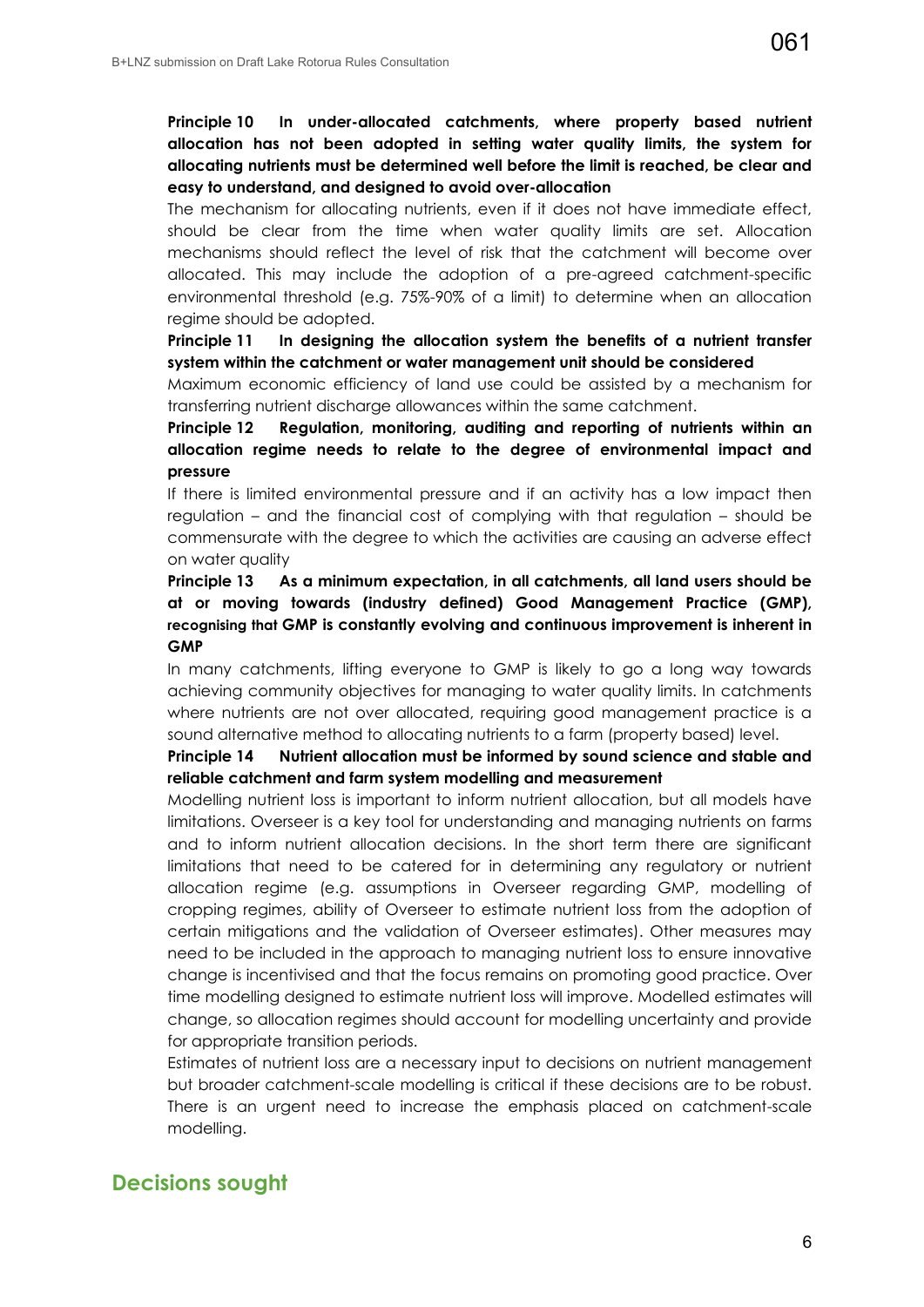- 1. Council and farmers have put significant amount of work into developing a nitrogen allocation method that aims to meet the principles and the objectives of the RPS however the introduction of property specific NDA's should be delayed. Given the current progress and continued predicted progress of initiatives within the catchment both in lake and from land uses, objectives of enhancing water quality may be met without the need to apply NDA's.
- 2. Council at least delay application of NDA's until current and 2017 science and modelling reviews are completed. Once these are completed that targets and catchment load reductions are reviewed.
- 3. Council immediately adopt an Integrated Nutrient Management Framework for Lake Rotorua working at a sub catchment level that aims to acknowledge existing and prioritise immediate on farm actions within current farm systems to meet the objectives of improved lake water quality – in order to achieve this that less internal focus is placed on compliance and understanding NDA's and is redirected towards land management staff leading sub catchment programmes/action plans in partnership with farmer led groups. This is a preferred approach to the current proposed plan.
- 4. In aiming to meet the 2022 Managed Reduction Target that a whole farm approach to managing the risks to water quality be adopted. Assessment of progress towards overall objective of improving water quality in Lake Rotorua should take into account a whole farm approach to managing nutrient discharge and the extent to which on farm actions that contribute to improved lake water quality have been previously undertaken or are planned and identified as a greater priority. Compliance with the plan should not be a single assessment of compliance with an NDA.
- 5. Council delete any reference to prescriptive input-based management ; and accordingly, remove all references in the rules to prescriptive management of farm plans – farm plans are a method by which farmers can identify and describe actions to manage environmental risk specific to their properties and aligned with their overall objectives. They should not be used as a method by which councils aim to prescribe and or manage farm activities.
- 6. Provide for consistent use of Overseer throughout the plan change both in determining limits/ Nitrogen Discharge Allowances and in understanding and or modelling progress towards them – refer to and use latest version of Overseer and ensure that plan provides for updates to NDA's and limits to accommodate the latest version of Overseer without the requirement for a plan change – develop an expert reference group to support reviews That Council acknowledge the significant shifts in load estimates from Overseer version 5.4 to version 6.2 alongside recognition of catchment attenuation; that Rotan estimates of catchment loads are currently being revised; and that this revision will necessitate review of the RPS load numbers and load reduction targets
- 7. Require reduced reporting to 3 5 year cycle for properties that are below target Nitrogen Discharge Allowance where these exist
- 8. Reference to Nitrogen Management Plans should be deleted throughout the plan change and be replaced by nutrient management plans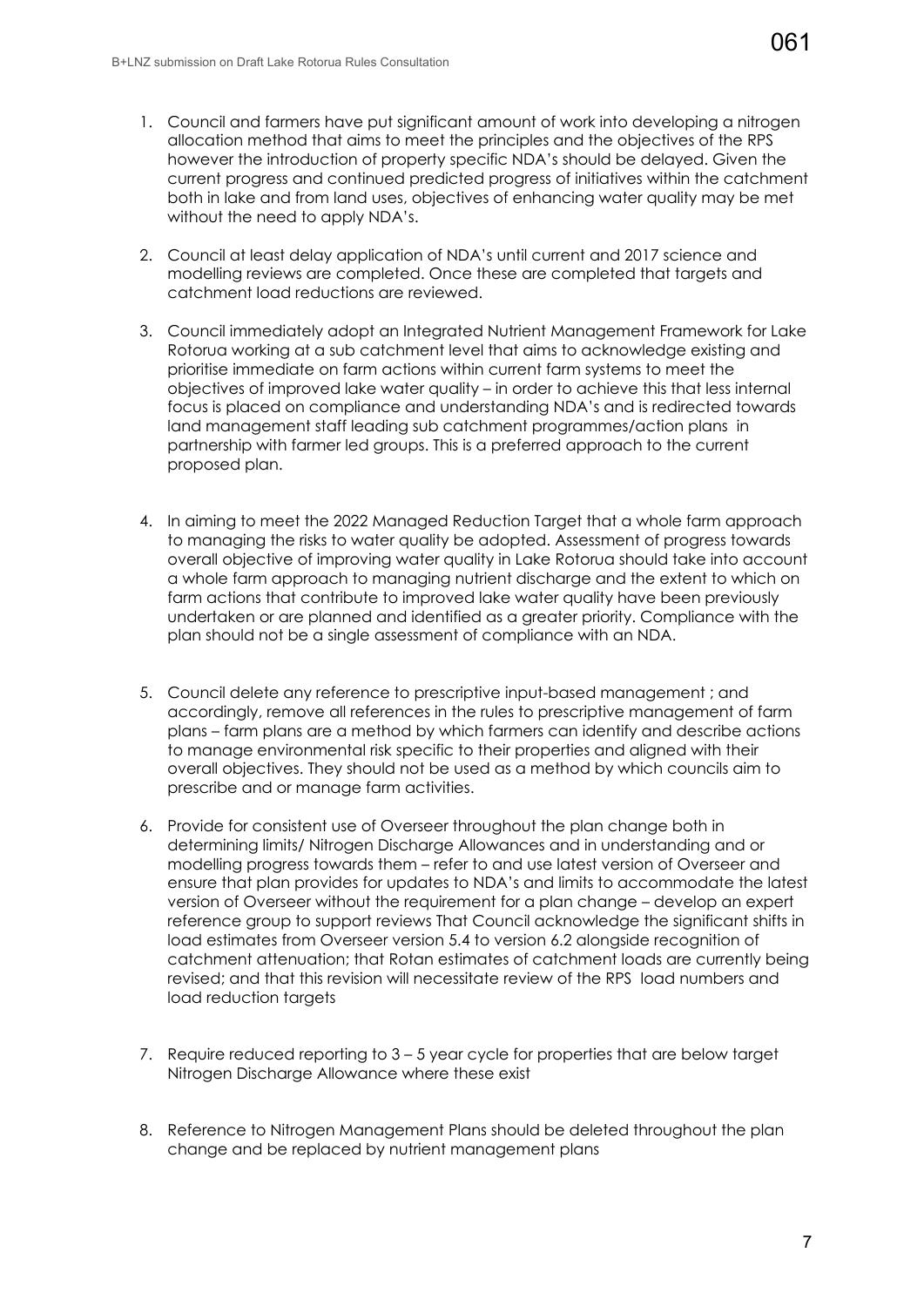- 9. If NDA targets and allocations are retained benchmarks should be calculated over a 5 year period with the highest number of those 5 years adopted as the benchmark. Where compliance with a benchmark or an NDA is required this should be calculated using the mean of the output files of 5 years of actual Overseer end of year budgets.
- 10. Any Nutrient Allocation framework or NDA applied at a property level adopted by council or included within this plan change should not be inconsistent with the B+LNZ principles of nutrient allocation included in the reasons for our submission. If this is adopted now or delayed until a future plan change, any policies or methods should move farmer behaviour around management of nutrients to be consistent with any proposed future approach.
- 11. The plan should provide for sufficient transition times from any allocation approach to provide optimal land use over time but to avoid any short term significant impacts on individuals or the local or regional economy
- 12. The plan change should be amended to be consistent with the Regional Policy **Statement**

061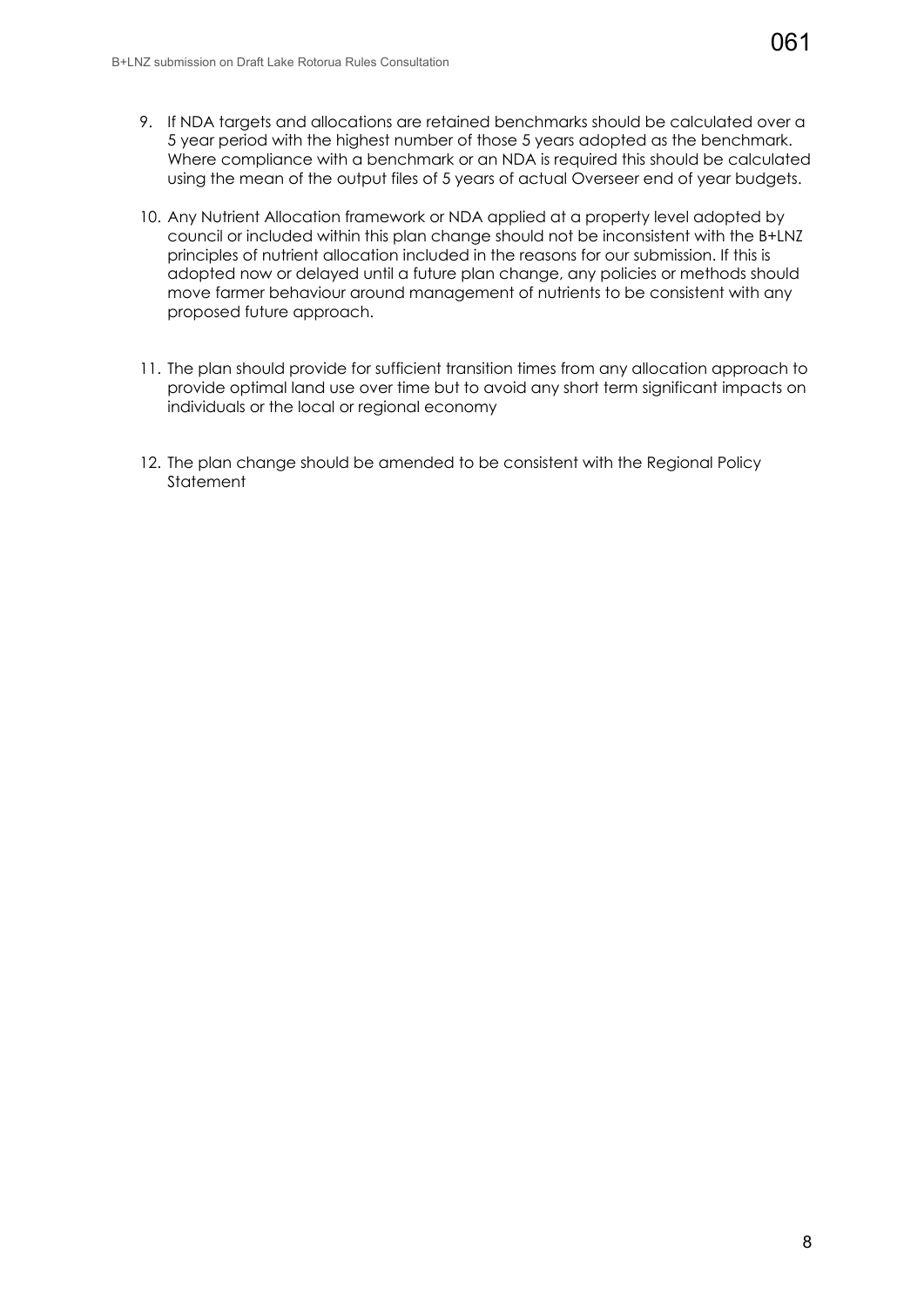| From:    | rules                                            |
|----------|--------------------------------------------------|
| To:      | "Matt Harcombe"                                  |
| Subject: | $RE: B+LNZ$ submission PC 10 land and water plan |
| Date:    | Wednesday, 4 May 2016 4:29:00 p.m.               |

Good afternoon Matt. Thank you for your email.

This is to confirm that the Bay of Plenty Regional Council received your submission on Proposed Plan Change 10 on 28 April 2016. Your submission was considered late by the Bay of Plenty Regional Council as the initial submission was withdrawn and the amended version received after the closing time of the submission period (4.00pm, 27 April 2016). however the Water Policy Manager, under delegated authority, has decided to accept your submission pursuant to section 37A(1) of the Resource Management Act. It has been noted that you wish to be heard in support of your submission.

Under Clause 7(1) of Schedule 1 of the Resource Management Act 1991, staff will prepare a summary of all submissions and publicly notify its availability. A copy of the public notice will be sent to you. Any person (including you) will then have the opportunity to make a further submission in support of, or in opposition to, any of the original submissions.

If any change is required to your contact details, please let me know.

Regards Sue

**Sue Simpson** | Planning Coordinator | Bay of Plenty Regional Council | Tauranga, New Zealand | Ph: 0800 884 881 Ext. 8318 | Web: [www.boprc.govt.nz](http://www.boprc.govt.nz/) *Please consider the environment before printing this email*

**From:** Matt Harcombe [\[mailto:Matt.Harcombe@beeflambnz.com\]](mailto:Matt.Harcombe@beeflambnz.com) **Sent:** Thursday, 28 April 2016 10:46 a.m. **To:** rules **Subject:** RE: B+LNZ submission PC 10 land and water plan

Hi there

Please find attached a slightly amended version of the submission posted yesterday It contains some minor editing and the deletion of one paragraph

We consider that no other submitter will be disadvantaged by accepting this version I would appreciate if you could delete the previous version and accept this submission as the final version of B+LNZ submission

Many thanks Matt

**Matt Harcombe** |Environment Programme Manager **beef + lamb new zealand** Ground Floor, Public Trust Building,

442 Moray Place Dunedin Central